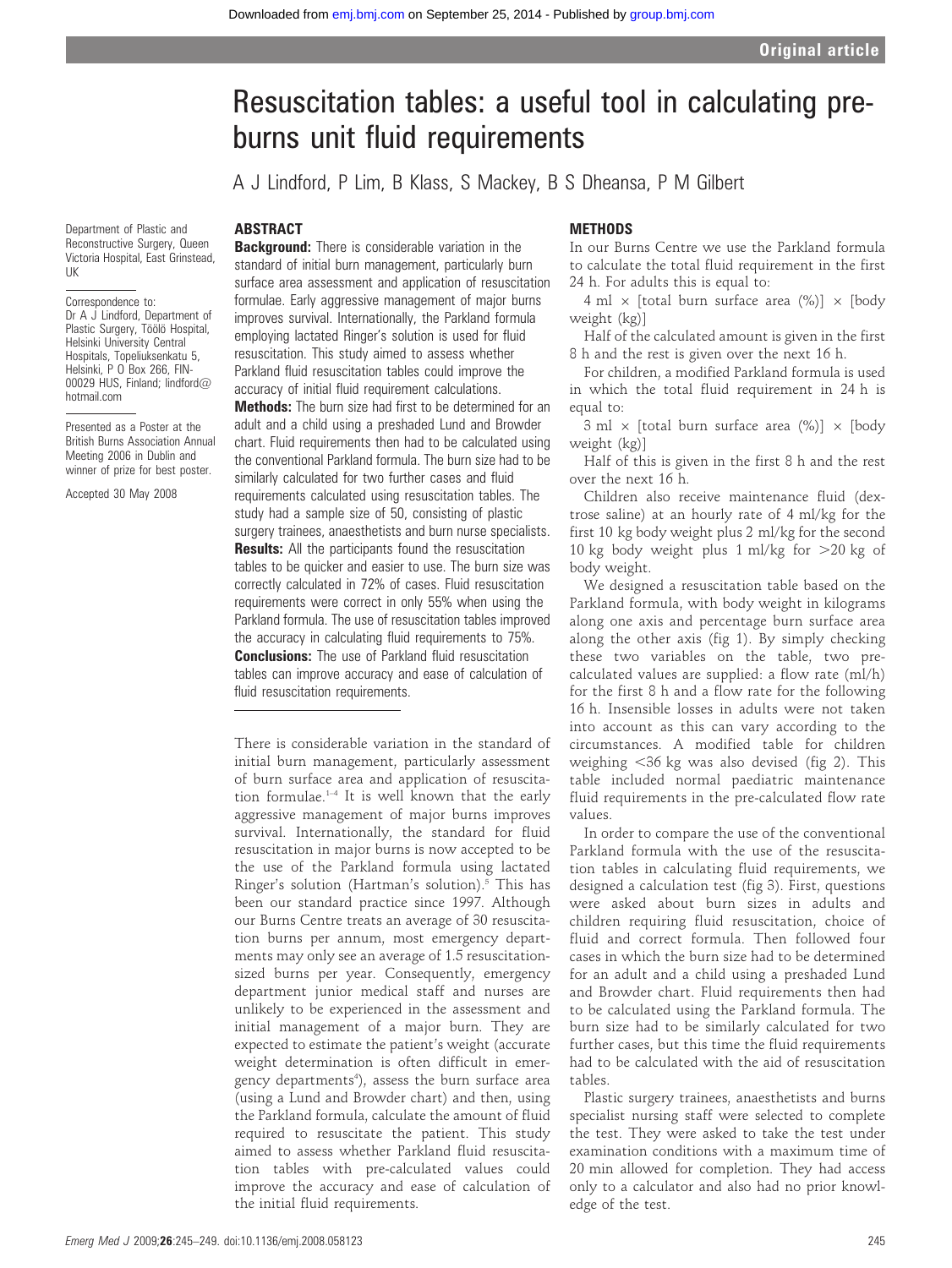# Original article

Figure 1 Parkland resuscitation table for adults.

Parklands resuscitation formula for adults

| % Burn<br>Bodv<br>Wt (kg) | 10                         | 15                       | 20  | 25  | 30  | 35   | 40   | 45   | 50   | 55   | 60   | 65   | 70   | 75   | 80                            | 85             | 90             | 95        |
|---------------------------|----------------------------|--------------------------|-----|-----|-----|------|------|------|------|------|------|------|------|------|-------------------------------|----------------|----------------|-----------|
| 40                        | 100                        | 150                      | 200 | 250 | 300 | 350  | 400  | 450  | 500  | 550  | 600  | 650  | 700  | 750  | 800                           | 850            | 900            | 950       |
|                           | 50                         | 75                       | 100 | 125 | 150 | 175  | 200  | 225  | 250  | 275  | 300  | 325  | 350  | 375  | 400                           | 425            | 450            | 475       |
| 45                        | 113                        | 169                      | 225 | 281 | 338 | 394  | 450  | 506  | 563  | 619  | 675  | 731  | 788  | 844  | 900                           | 956            | 1013           | 1069      |
|                           | 56                         | 84                       | 113 | 141 | 169 | 197  | 225  | 253  | 281  | 309  | 338  | 366  | 394  | 422  | 450                           | 478            | 506            | 534       |
| 50                        | 125                        | 188                      | 250 | 313 | 375 | 438  | 500  | 563  | 625  | 688  | 750  | 813  | 875  | 938  | 1000                          | 1063           | 1125           | 1188      |
|                           | 63                         | 94                       | 125 | 156 | 188 | 219  | 250  | 281  | 313  | 344  | 375  | 406  | 438  | 469  | 500                           | 531            | 563            | 594       |
| 55                        | 138                        | 206                      | 275 | 344 | 413 | 481  | 550  | 619  | 688  | 756  | 825  | 894  | 963  | 1031 | 1100                          | 1169           | 1238           | 1306      |
|                           | 69                         | 103                      | 138 | 172 | 206 | 241  | 275  | 309  | 344  | 378  | 413  | 447  | 481  | 516  | 550                           | 584            | 619            | 653       |
| 60                        | 150                        | 225                      | 300 | 375 | 450 | 525  | 600  | 675  | 750  | 825  | 900  | 975  | 1050 | 1125 | 1200                          | 1275           | 1350           | 1425      |
|                           | 75                         | 113                      | 150 | 188 | 225 | 263  | 300  | 338  | 375  | 413  | 450  | 488  | 525  | 563  | 600                           | 638            | 675            | 713       |
| 65                        | 163                        | 244                      | 325 | 406 | 488 | 569  | 650  | 731  | 813  | 894  | 975  | 1056 | 1138 | 1219 | 1300                          | 1381           | 1463           | 1544      |
|                           | 81                         | 122                      | 163 | 203 | 244 | 284  | 325  | 366  | 406  | 447  | 488  | 528  | 569  | 609  | 650                           | 691            | 731            | 772       |
| 70                        | 175                        | 263                      | 350 | 438 | 525 | 613  | 700  | 788  | 875  | 963  | 1050 | 1138 | 1225 | 1313 | 1400                          | 1488           | 1575           | 1663      |
|                           | 88                         | 131                      | 175 | 219 | 263 | 306  | 350  | 394  | 438  | 481  | 525  | 569  | 613  | 656  | 700                           | 744            | 788            | 831       |
| 75                        | 188                        | 281                      | 375 | 469 | 563 | 656  | 750  | 844  | 938  | 1031 | 1125 | 1219 | 1313 | 1406 | 1500                          | 1594           | 1688           | 1781      |
|                           | 94                         | 141                      | 188 | 234 | 281 | 328  | 375  | 422  | 469  | 516  | 563  | 609  | 656  | 703  | 750                           | 797            | 844            | 891       |
| 80                        | 200                        | 300                      | 400 | 500 | 600 | 700  | 800  | 900  | 1000 | 1100 | 1200 | 1300 | 1400 | 1500 | 1600                          | 1700           | 1800           | 1900      |
|                           | 100                        | 150                      | 200 | 250 | 300 | 350  | 400  | 450  | 500  | 550  | 600  | 650  | 700  | 750  | 800                           | 850            | 900            | 950       |
| 85                        | 213                        | 319                      | 425 | 531 | 638 | 744  | 850  | 956  | 1063 | 1169 | 1275 | 1381 | 1488 | 1594 | 1700                          | 1806           | 1913           | 2019      |
|                           | 106                        | 159                      | 213 | 266 | 319 | 372  | 425  | 478  | 531  | 584  | 638  | 691  | 744  | 797  | 850                           | 903            | 956            | 1009      |
| 90                        | 225                        | 338                      | 450 | 563 | 675 | 788  | 900  | 1013 | 1125 | 1238 | 1350 | 1463 | 1575 | 1688 | 1800                          |                | 1913 2025 2138 |           |
|                           | 113                        | 169                      | 225 | 281 | 338 | 394  | 450  | 506  | 563  | 619  | 675  | 731  | 788  | 844  | 900                           | 956            |                | 1013 1069 |
| 100                       | 250                        | 375                      | 500 | 625 | 750 | 875  | 1000 | 1125 | 1250 | 1375 | 1500 | 1625 | 1750 |      | 1875 2000 2125 2250 2375      |                |                |           |
|                           | 125                        | 188                      | 250 | 313 | 375 | 438  | 500  | 563  | 625  | 688  | 750  | 813  | 875  | 938  | 1000                          | 1063 1125 1188 |                |           |
|                           | 263                        | 394                      | 525 | 656 | 788 | 919  | 1050 | 1181 | 1313 | 1444 | 1575 | 1706 | 1838 |      | 1969 2100 2231                |                | 2363 2494      |           |
| 105                       | 131                        | 197                      | 263 | 328 | 394 | 459  | 525  | 591  | 656  | 722  | 788  | 853  | 919  | 984  | 1050                          | 1116 1181      |                | 1247      |
| 110                       | 275                        | 413                      | 550 | 688 | 825 | 963  | 1100 | 1238 | 1375 | 1513 | 1650 | 1788 |      |      | 1925 2063 2200 2338 2475      |                |                | 2613      |
|                           | 138                        | 206                      | 275 | 344 | 413 | 481  | 550  | 619  | 688  | 756  | 825  | 894  | 963  |      | 1031 1100                     | 1169           |                | 1238 1306 |
| 115                       | 288                        | 431                      | 575 | 719 | 863 | 1006 | 1150 | 1294 | 1438 | 1581 | 1725 | 1869 |      |      | 2013 2156 2300                | 2444 2588 2731 |                |           |
|                           | 144                        | 216                      | 288 | 359 | 431 | 503  | 575  | 647  | 719  | 791  | 863  | 934  |      |      | 1006 1078 1150 1222 1294 1366 |                |                |           |
| 120                       | 300                        | 450                      | 600 | 750 | 900 | 1050 | 1200 | 1350 | 1500 | 1650 | 1800 | 1950 |      |      | 2100 2250 2400                | 2550 2700 2850 |                |           |
|                           | 150                        | 225                      | 300 | 375 | 450 | 525  | 600  | 675  | 750  | 825  | 900  | 975  | 1050 |      | 1125 1200                     | 1275           |                | 1350 1425 |
|                           |                            | x ml/hr over 1st 8 hours |     |     |     |      |      |      |      |      |      |      |      |      |                               |                |                |           |
|                           |                            |                          |     |     |     |      |      |      |      |      |      |      |      |      |                               |                |                |           |
|                           | x ml/hr over next 16 hours |                          |     |     |     |      |      |      |      |      |      |      |      |      |                               |                |                |           |

#### RESULTS

The study had a sample size of 50, consisting of 25 plastic surgery trainees, 15 anaesthetists and 10 burns nurses. Sixteen (32%) did not know the correct burn size percentages for adults and children that require fluid resuscitation and 11 (22%) did not know that Hartman's solution is the preferred crystalloid for resuscitation. Only three (6%) did not know that the Parkland formula was the correct formula for calculating fluid requirements.

All 50 participants found the tables quicker and easier to use than the conventional use of the Parkland formula. The burn size was correctly calculated in 144 of the 200 cases (72%) in both groups.

When assessing the accuracy of the calculations, any initially incorrectly assessed burn size was ignored to enable comparison of the two calculation methods. A correct answer was awarded if the calculated value fell within 10 ml/h (arbitrary) of the correct value.

# Adults

# Case 1

Burn as percentage of total body surface area = 25%.

Using the Parkland formula:

First 8 h: correct rate = 500 ml/h

There were 31 correct and 19 wrong answers; the lowest calculated rate was 300 ml/h and the highest was 700 ml/h; 10 cases were over the correct rate, 5 cases were under and in 4 cases no answer was given.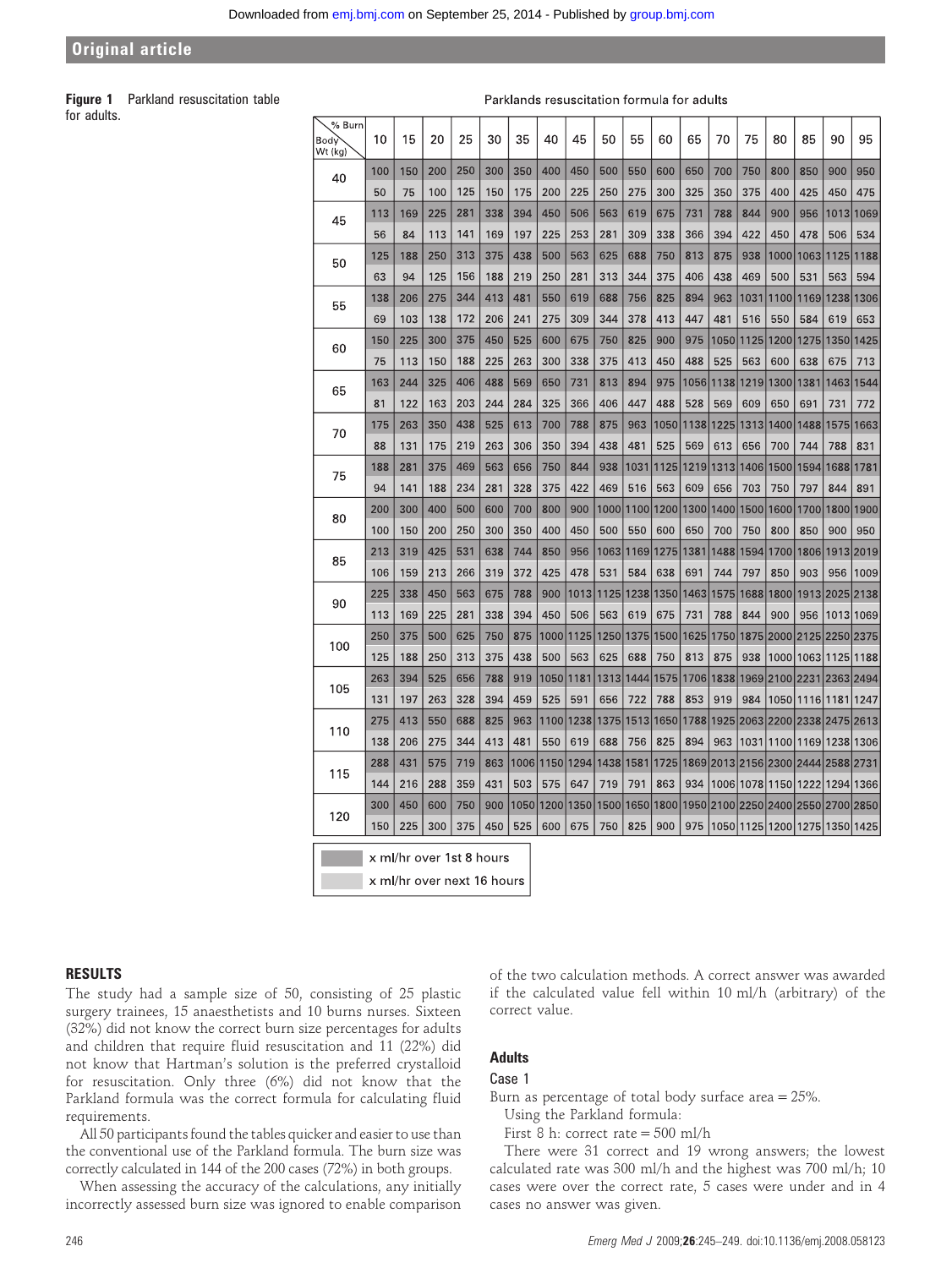| $%$ Burn<br><b>Body</b><br>Wt (kg) | 8          | 10         | 12         | 14         | 16         | 18         | 20         | 23         | 25         | 28         | 30         | 35         | 40         | 45         | 50         | 55         | 60         | 65         | 70         | 75         | 80         | 85         | 90         |
|------------------------------------|------------|------------|------------|------------|------------|------------|------------|------------|------------|------------|------------|------------|------------|------------|------------|------------|------------|------------|------------|------------|------------|------------|------------|
| 4                                  | 24         | 26         | 28         | 30         | 32         | 34         | 36         | 39         | 41         | 44         | 46         | 51         | 56         | 61         | 66         | 71         | 76         | 81         | 86         | 91         | 96         | 101        | 106        |
|                                    | 20<br>29   | 21<br>33   | 22<br>35   | 23<br>38   | 24<br>40   | 25<br>43   | 26<br>45   | 27<br>48   | 29<br>51   | 30<br>54   | 31         | 34<br>64   | 36<br>70   | 39         | 41         | 44         | 46         | 49         | 51<br>108  | 54         | 56<br>120  | 59         | 61         |
| 5                                  | 25         | 26         | 28         | 29         | 30         | 31         | 33         | 34         | 36         | 37         | 58<br>39   | 42         | 45         | 76<br>48   | 83<br>51   | 89<br>54   | 95<br>58   | 101<br>61  | 64         | 114<br>67  | 70         | 126<br>73  | 133<br>76  |
| 6                                  | 35<br>30   | 39<br>32   | 42<br>33   | 45<br>35   | 48<br>36   | 51<br>38   | 54<br>39   | 58<br>41   | 62<br>43   | 65<br>45   | 69<br>47   | 77<br>50   | 84<br>54   | 92<br>58   | 99<br>62   | 107<br>65  | 114<br>69  | 122<br>73  | 129<br>77  | 137<br>80  | 144<br>84  | 152<br>88  | 159<br>92  |
| 7                                  | 41         | 46         | 49         | 53         | 56         | 60         | 63         | 67         | 72         | 76         | 81         | 89         | 98         | 107        | 116        | 124        | 133        | 142        | 151        | 159        | 168        | 177        | 186        |
|                                    | 35         | 37         | 39         | 40         | 42         | 44         | 46         | 48         | 50         | 52         | 54         | 59         | 63         | 67         | 72         | 76         | 81         | 85         | 89         | 94         | 98         | 102        | 107        |
| 8                                  | 47         | 52         | 56         | 60         | 64         | 68         | 72         | 77         | 82         | 87         | 92         | 102        | 112        | 122        | 132        | 142        | 152        | 162        | 172        | 182        | 192        | 202        | 212        |
|                                    | 40         | 42         | 44         | 46         | 48         | 50         | 52         | 55         | 57         | 60         | 62         | 67         | 72         | 77         | 82         | 87         | 92         | 97         | 102        | 107        | 112        | 117        | 122        |
| 9                                  | 53         | 59         | 63         | 68         | 72         | 77         | 81         | 87         | 92         | 98         | 104        | 115        | 126        | 137        | 149        | 160        | 171        | 182        | 194        | 205        | 216        | 227        | 239        |
|                                    | 44         | 47         | 50         | 52         | 54         | 56         | 59         | 61         | 64         | 67         | 70         | 75         | 81         | 87         | 92         | 98         | 104        | 109        | 115        | 120        | 126        | 132        | 137        |
| 10                                 | 59         | 65         | 70         | 75         | 80         | 85         | 90         | 96         | 103        | 109        | 115        | 128        | 140        | 153        | 165        | 178        | 190        | 203        | 215        | 228        | 240        | 253        | 265        |
|                                    | 49         | 53         | 55         | 58         | 60         | 63         | 65         | 68         | 71         | 74         | 78         | 84         | 90         | 96         | 103        | 109        | 115        | 121        | 128        | 134        | 140        | 146        | 153        |
| 11                                 | 63         | 70         | 75         | 81         | 86         | 92         | 97         | 104        | 111        | 118        | 125        | 138        | 152        | 166        | 180        | 193        | 207        | 221        | 235        | 248        | 262        | 276        | 290        |
|                                    | 52         | 56         | 59         | 61         | 64         | 67         | 70         | 73         | 76         | 80         | 83         | 90         | 97         | 104        | 111        | 118        | 125        | 131        | 138        | 145        | 152        | 159        | 166        |
| 12                                 | 67         | 74         | 80         | 86         | 92         | 98         | 104        | 112        | 119        | 127        | 134        | 149        | 164        | 179        | 194        | 209        | 224        | 239        | 254        | 269        | 284        | 299        | 314        |
| 14                                 | 55         | 59         | 62         | 65         | 68         | 71         | 74         | 78         | 82         | 85         | 89         | 97         | 104        | 112        | 119        | 127        | 134        | 142        | 149        | 157        | 164        | 172        | 179        |
|                                    | 74         | 83         | 90         | 97         | 104        | 111        | 118        | 127        | 136        | 144        | 153        | 171        | 188        | 206        | 223        | 241        | 258        | 276        | 293        | 311        | 328        | 346        | 363        |
|                                    | 61         | 66         | 69         | 73         | 76         | 80         | 83         | 87         | 92         | 96         | 101        | 109        | 118        | 127        | 136        | 144        | 153        | 162        | 171        | 179        | 188        | 197        | 206        |
| 16                                 | 82         | 92         | 100        | 108        | 116        | 124        | 132        | 142        | 152        | 162        | 172        | 192        | 212        | 232        | 252        | 272        | 292        | 312        | 332        | 352        | 372        | 392        | 412        |
|                                    | 67         | 72         | 76         | 80         | 84         | 88         | 92         | 97         | 102        | 107        | 112        | 122        | 132        | 142        | 152        | 162        | 172        | 182        | 192        | 202        | 212        | 222        | 232        |
| 18                                 | 90         | 101        | 110        | 119        | 128        | 137        | 146        | 157        | 169        | 180        | 191        | 214        | 236        | 259        | 281        | 304        | 326        | 349        | 371        | 394        | 416        | 439        | 461        |
|                                    | 73         | 79         | 83         | 88         | 92         | 97         | 101        | 107        | 112        | 118        | 124        | 135        | 146        | 157        | 169        | 180        | 191        | 202        | 214        | 225        | 236        | 247        | 259        |
| 20                                 | 98         | 110        | 120        | 130        | 140        | 150        | 160        | 173        | 185        | 198        | 210        | 235        | 260        | 285        | 310        | 335        | 360        | 385        | 410        | 435        | 460        | 485        | 510        |
|                                    | 79<br>103  | 85         | 90<br>128  | 95<br>139  | 100<br>150 | 105        | 110<br>172 | 116<br>186 | 123<br>200 | 129<br>213 | 135<br>227 | 148<br>255 | 160<br>282 | 173<br>310 | 185<br>337 | 198<br>365 | 210<br>392 | 223<br>420 | 235<br>447 | 248<br>475 | 260<br>502 | 273<br>530 | 285<br>557 |
| 22                                 | 83         | 117<br>90  | 95         | 101        | 106        | 161<br>112 | 117        | 124        | 131        | 138        | 145        | 158        | 172        | 186        | 200        | 213        | 227        | 241        | 255        | 268        | 282        | 296        | 310        |
|                                    | 109        | 124        | 136        | 148        | 160        | 172        | 184        | 199        | 214        | 229        | 244        | 274        | 304        | 334        | 364        | 394        | 424        | 454        | 484        | 514        | 544        | 574        | 604        |
| 24                                 | 87         | 94         | 100        | 106        | 112        | 118        | 124        | 132        | 139        | 147        | 154        | 169        | 184        | 199        | 214        | 229        | 244        | 259        | 274        | 289        | 304        | 319        | 334        |
|                                    | 115        | 131        | 144        | 157        | 170        | 183        | 196        | 212        | 229        | 245        | 261        | 294        | 326        | 359        | 391        | 424        | 456        | 489        | 521        | 554        | 586        | 649        | 651        |
| 26                                 | 90         | 99         | 105        | 112        | 118        | 125        | 131        | 139        | 147        | 155        | 164        | 180        | 196        | 212        | 229        | 245        | 261        | 277        | 294        | 310        | 326        | 342        | 359        |
|                                    | 121        | 138        | 152        | 166        | 180        | 194        | 208        | 226        | 243        | 261        | 278        | 313        | 348        | 383        | 418        | 453        | 488        | 523        | 558        | 593        | 628        | 663        | 698        |
| 28                                 | 94         | 103        | 110        | 117        | 124        | 131        | 138        | 147        | 156        | 164        | 173        | 191        | 208        | 226        | 243        | 261        | 278        | 296        | 313        | 331        | 348        | 366        | 383        |
| 30                                 | 126        | 145        | 160        | 175        | 190        | 205        | 220        | 239        | 258        | 276        | 295        | 333        | 370        | 408        | 445        | 483        | 520        | 558        | 595        | 633        | 670        | 708        | 745        |
|                                    | 98         | 108        | 115        | 123        | 130        | 138        | 145        | 154        | 164        | 173        | 183        | 201        | 220        | 239        | 258        | 276        | 295        | 314        | 333        | 351        | 370        | 389        | 408        |
| 32                                 | 132        | 152        | 168        | 184        | 200        | 216        | 232        | 252        | 272        | 292        | 312        | 352        | 392        | 432        | 472        | 512        | 552        | 592        | 632        | 672        | 712        | 752        | 792        |
|                                    | 102        | 112        | 120        | 128        | 136        | 144        | 152        | 162        | 172        | 182        | 192        | 212        | 232        | 252        | 272        | 292        | 312        | 332        | 352        | 372        | 392        | 412        | 432        |
| 34                                 | 136        | 157        | 174        | 191        | 208        | 225        | 242        | 263        | 285        | 306        | 327        | 370        | 412        | 455        | 497        | 540        | 582        | 625<br>348 | 667        | 710        | 752        | 795        | 837        |
|                                    | 104<br>144 | 115<br>166 | 123<br>184 | 132<br>202 | 140<br>220 | 149<br>238 | 157<br>256 | 168        | 178<br>301 | 189<br>324 | 200<br>346 | 221<br>391 | 242<br>436 | 263<br>481 | 285<br>526 | 306<br>571 | 327<br>616 | 661        | 370<br>706 | 391<br>751 | 412<br>796 | 433<br>841 | 455<br>886 |
| 36                                 | 110        | 121        | 130        | 139        | 148        | 157        | 166        | 279<br>177 | 189        | 200        | 211        | 234        | 256        | 279        | 301        | 324        | 346        | 369        | 391        | 414        | 436        | 459        | 481        |
| x ml/hr over 1st 8 hours           |            |            |            |            |            |            |            |            |            |            |            |            |            |            |            |            |            |            |            |            |            |            |            |

Parklands resuscitation formula for children (<36 kg)

Figure 2 Parkland resuscitation table for children  $\left($  < 36 kg).

x ml/hr over next 16 hours

NB: the above fluid volumes include maintenance volumes per hour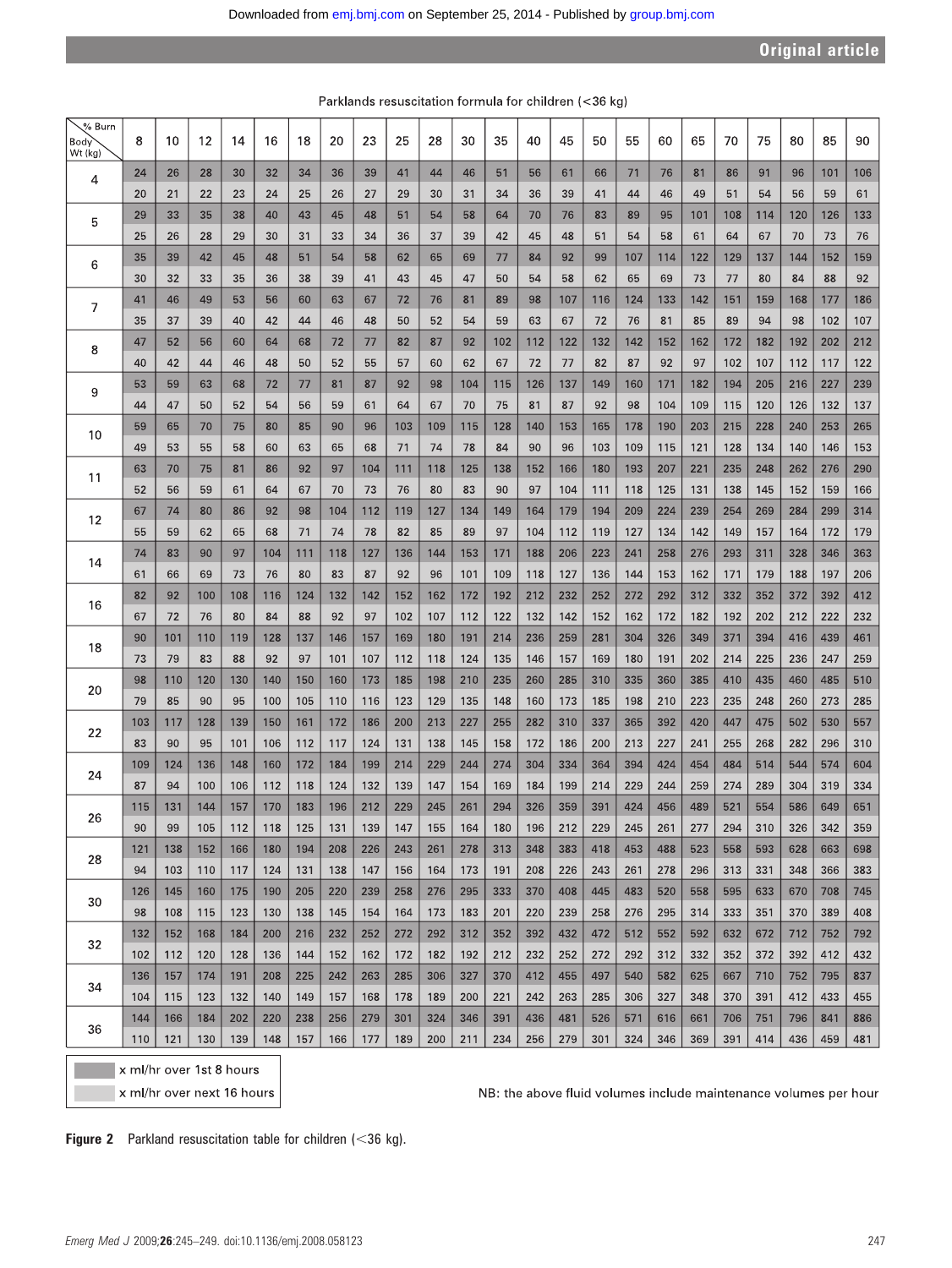#### Downloaded from [emj.bmj.com](http://emj.bmj.com/) on September 25, 2014 - Published by [group.bmj.com](http://group.bmj.com/)

Original article



Figure 3 Calculation test: sample page. TBSA, total body surface area.

## Case 3

Burn as percentage of total body surface area = 20%.

Using resuscitation table:

First 8 h: correct rate = 350 ml/h

There were 41 correct and 9 wrong answers; the lowest calculated rate was 175 ml/h and the highest was 788 ml/h; 6 cases over, 2 cases under and in one case no answer was given.

# Children

# Case 2

Burn as percentage total body surface area = 16%.

Using Parkland formula:

First 8 h: correct rate = 120 ml/h

There were 19 correct and 31 wrong answers; the lowest calculated rate was 40 ml/h and the highest was 240 ml/h; 17 cases over, 12 cases under and in 2 cases no answer was given.

Twenty-five of the 31 wrong answers included incorrect maintenance fluid calculations.

#### Case 4

Burn as percentage total body surface area = 23%.

Using resuscitation table:

First 8 h: correct rate  $= 135$  ml/h

There were 35 correct and 15 wrong answers; the lowest calculated rate was 48 ml/h and the highest was 166 ml/h; 5 cases over and 10 under.

Calculation of fluid resuscitation requirements when using the Parkland formula was correct in only 50 of the 100 (50%) adult and child cases. This total included only 19 (38%) correct answers for the 50 child cases and 31 (62%) correct answers for the 50 adult cases. The use of resuscitation tables, however, improved the accuracy in calculating fluid requirements in 76 of the 100 adult and child cases (76%). This included 35 (70%) correct answers for the 50 child cases and 41 (82%) correct answers for the 50 adult cases.

We compared these two calculation methods using the  $\chi^2$  test. This revealed that the results for both adults and children were significantly ( $p<0.05$ ) better when using the resuscitation tables.

When using the Parkland formula to determine fluid requirements in children, difficulty arose when calculating the maintenance fluid requirements.

Many participants noted that a common problem encountered when using the resuscitation tables was if a burn size or weight value fell between two adjacent values on an axis. A way of avoiding this problem would be to have ranges of values along both axes.

### **DISCUSSION**

The study has shown that the use of our resuscitation tables appears to make calculating fluid requirements quicker and easier resulting in improved accuracy, particularly in children.

Our study has also revealed that, rather surprisingly, even among more specialist personnel, certain fundamental facts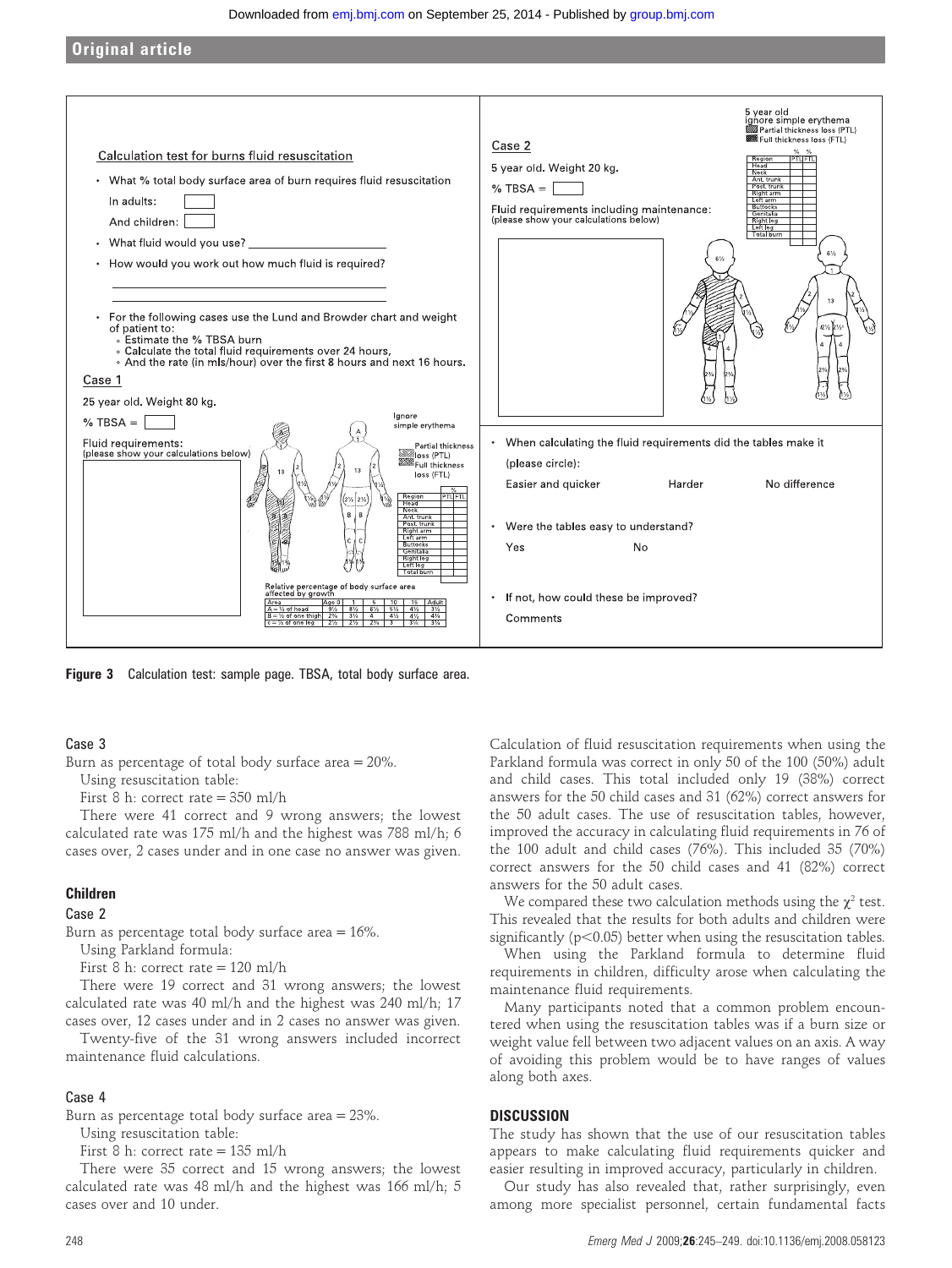about fluid resuscitation do not seem to be clear. One-third of participants did not know what burn sizes warrant formal fluid resuscitation and one-fifth did not know which fluid is most appropriate for resuscitation.

Immediate burn care involves airway management and fluid resuscitation, the most important period being the first few hours after the burn injury.<sup>67</sup> On admission to the emergency department the total body surface area percentage burn should be assessed and the time of injury must be obtained. If the burn is assessed as  $<$ 15% (10% in children), oral fluids alone will suffice, presuming no other concomitant injury requiring fluid resuscitation has been sustained. With burns greater than these values, intravenous replacement is needed. All these patients should have a urinary catheter for monitoring of adequate replacement. The aim of resuscitation is to maintain a urine output of 0.5–1.0 ml/kg/h in adults and 1.0–1.5 ml/kg/h in children.

The starting point for resuscitation is the time of injury, not the time of admission. There is no ideal fluid resuscitation regimen and all formulae are only guidelines. Their success relies on adjusting the amount of fluid administered against monitored physiological (urine output, pulse, blood pressure and respiratory rate) and non-physiological (humidity and environmental temperature) parameters.

The main aim of resuscitation is to maintain tissue perfusion to the zone of stasis and so prevent the burn deepening. Too little fluid will cause hypoperfusion, whereas too much will lead to oedema resulting in tissue hypoxia. In children, in particular, there is a non-linear relation between body surface area and weight. This has led to the under resuscitation of small burns and the overhydration of those with larger burns.<sup>8</sup>

Major burns are uncommon in the UK and, as most patients with burns will initially be managed in an emergency department, staff may lack experience in their management.

Other methods have previously been designed to help in calculating fluid requirements such as the Burns calculator<sup>9 10</sup> and the Burn wheel.<sup>11</sup> We would like to propose the use of our even simpler Parkland fluid resuscitation tables to improve accuracy and ease of calculation of fluid resuscitation requirements. Medical and nursing staff without burns experience should find these tables very helpful in determining quickly and

easily the correct amount of fluid needed to resuscitate a patient with burns.

We acknowledge that there are limitations to the use of these tables in a patient with burns requiring fluid resuscitation who presents late. In this case the burns resuscitation tables will not be appropriate for the calculation of the fluid resuscitation regimen.

We would also like to encourage attendance by specialists and non-specialists at courses such as the Emergency Management of Severe Burns Course to improve their general understanding of the acute management of burn injuries.

All major burns need to be discussed at the earliest possible stage with the regional burns centre to facilitate further management of the patient. The burns resuscitation tables, however, will allow more accurate and appropriate fluid resuscitation in the emergency department before referral and transfer of the patient.

#### Funding: None.

Competing interests: None.

#### REFERENCES

- 1. **Ashworth HL,** Cubison TC, Gilbert PM, et al. Treatment before transfer: the patient with burns. Emerg Med J 2001;18:349-51.
- **Collis N,** Smith G, Fenton OM. Accuracy of burn size estimation and subsequent fluid resuscitation prior to arrival at the Yorkshire Regional Burns Unit. A three-year retrospective study. Burns 2000;26:345–51.
- 3. Hagstrom M, Wirth GA, Evans GR, et al. A review of emergency department fluid resuscitation of burn patients transferred to a regional, verified burn centre. Ann Plast Surg 2003;51:173–6.
- **Cubison TC,** Gilbert PM. So much for percentage, but what about the weight? Emerg Med J 2005;22:643-5.
- Advanced Trauma Life Support (ATLS). Course for physicians. American College of Surgeons.
- 6. Australian and New Zealand Burn Association. Emergency Management of Severe Burns (EMSB) course manual (UK). The Education Committee of the Australian and New Zealand Burn Association, 2004.
- 7. **Hettiaratchy S,** Papini R. Initial management of a major burn: I-Overview. BMJ 2004;328:1555–7.
- 8. Herndon DN, Thompson PB, Desai MH, et al. Treatment of burns in children. Paediatr Clin North Am 1985;32:1311-32.
- 9. Jenkinson LR. Fluid replacement in burns. A burns calculator. Ann R Coll Surg Engl 1982;64:336–8.
- 10. **Milner SM, Hodgetts TJ, Rylah LT. The Burns Calculator: a simple proposed quide** for fluid resuscitation. Lancet 1993;342:1089-91.
- 11. Milner SM, Rylah LT, Bennett JD. The Burn Wheel: a practical guide to fluid resuscitation. Burns 1995;21:288–90.